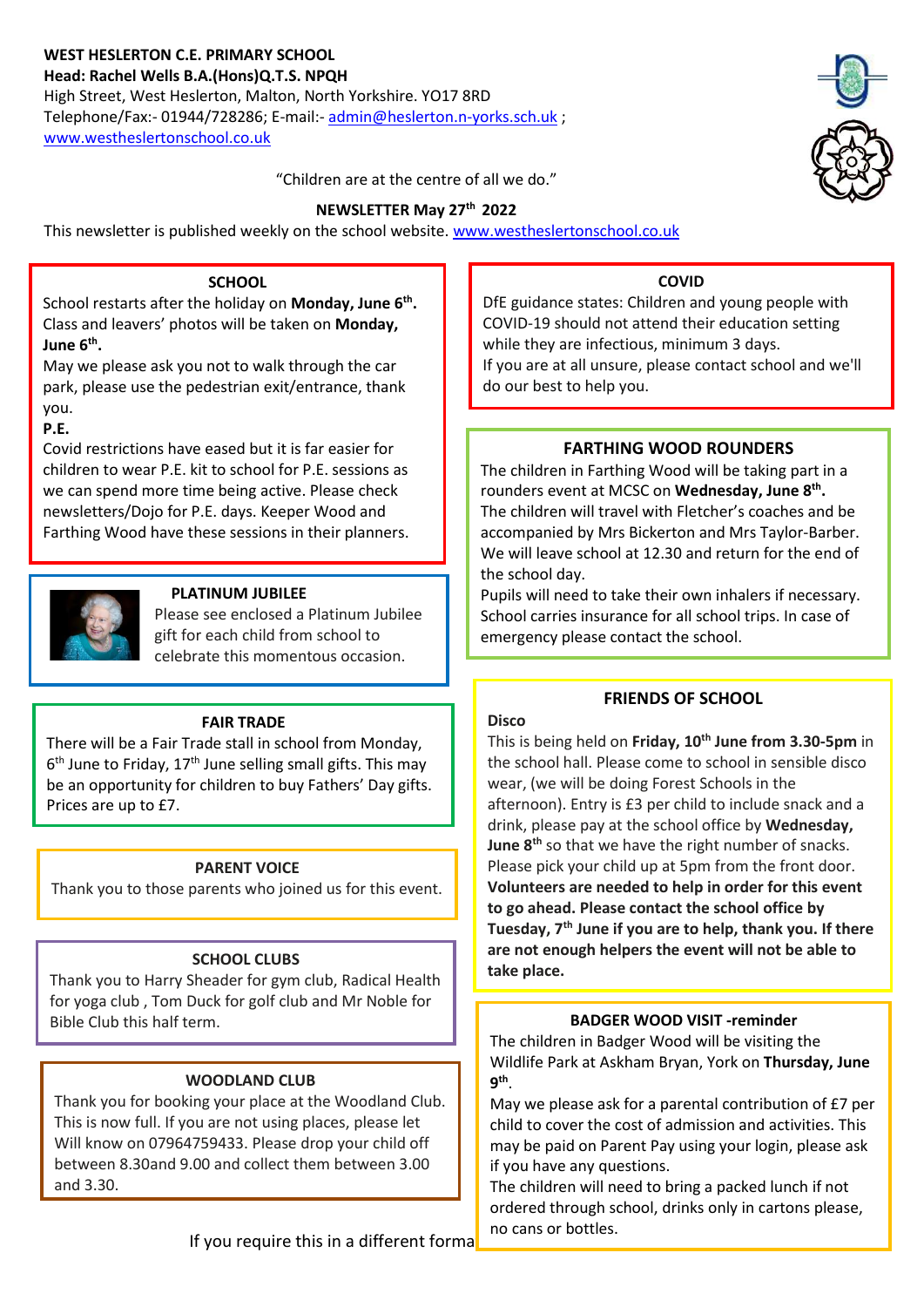#### **BADGER WOOD**

In Forest Schools we collected interesting things on our walk to the woods which we used to make pictures on the ground. The children used their secateur skills to cut some of the picture frame pieces to the right size.





#### **FARTHING WOOD**

Lexi and Nell led our class collective worship on the theme of truthfulness linked to our whole school value for this week.



#### **KEEPER WOOD**

This week Keepers were excited to show their skills on the hurdles.





#### **AFTER SCHOOL CLUB**

This week the newer pupils to the club are learning a number of skills including safely using a carving knife to make a marshmallow skewer, and how to safely move around and approach the fire to cook. The older and more experienced pupils are mentoring others to learn these skills.

#### **OPEN EVENING**

We will be holding an Open Evening on **Monday, June 20th from 3.30 - 5pm** for parents to come and view their child's work from this school year and meet their child's new teacher if applicable.

#### **SUPPORT PLANS**

If you received a support plan for your child, please return a signed copy as soon as possible, if you have not already done so, thank you.

If you require this in a different format, please contact the school office.